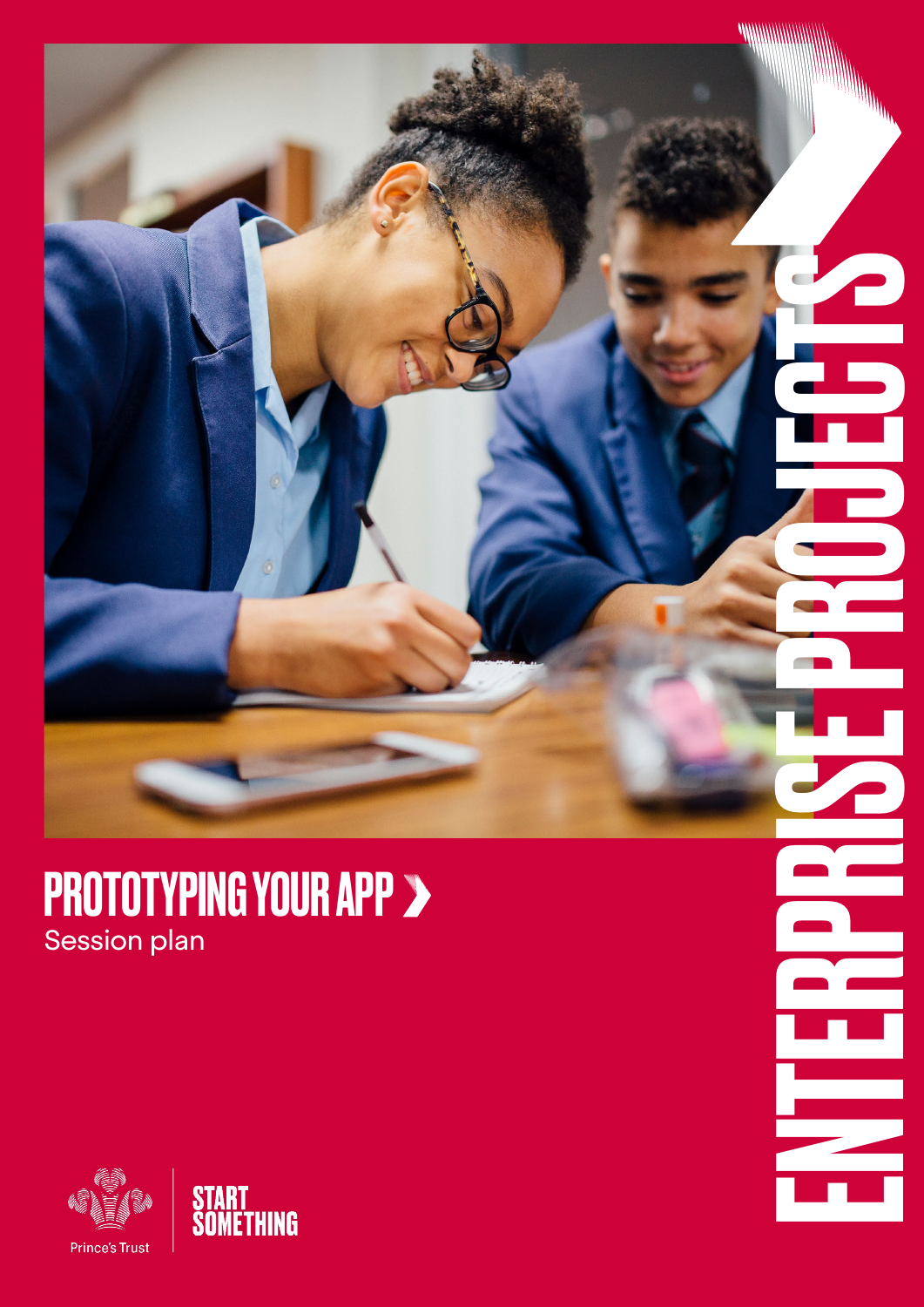## **AT A GLANCE >**

This is the third session in the Digital Creativity unit. In this session, learners will learn about prototyping in the context of mobile app development. They will find out how to create a simple paper prototype of their app. This session was made with the support of Apple and was created by Coventry University.



### LLN OPPORTUNITIES

- $\vee$  Discussing and writing presentation ideas
- $\blacktriangleright$  Rehearsing public speaking



#### **MATFRIALS**

- Prototyping presentation
- Building a paper prototype instructions
- $\vee$  Paper prototyping video
- Craft materials listed on page 4
- Structuring your pitch worksheet
- $\sqrt{\frac{1}{2}}$  Computer with internet access to play videos

### LEARNING OUTCOMES

- $\vee$  Understand prototyping as part of the digital application development process
- $\vee$  Create a paper prototype for their mobile app

### **ACTIVITIES >**

| <b>ACTIVITY</b>             | TIME          | Page |
|-----------------------------|---------------|------|
| What is a prototype?        | 15 minutes    | 03   |
| Paper prototyping           | 45+ minutes   | 04   |
| <b>Preparing your pitch</b> | $30+$ minutes | 05   |
| Wrap up                     | 5-10 minutes  | 06   |

### WHO CREATED THIS SESSION?

Dr Bianca Wright is Associate Professor and Curriculum Lead: Immersive in Coventry University's Faculty of Arts and Humanities. Bianca has worked on a range of projects in academia and industry, most recently focusing on immersive technologies and digital skills development Coventry University's Faculty of Arts and Humanities aims to experiment in, and share digital and immersive cultural practice across, teaching and learning, community and industry engagement and research, through an ambitious programme of digital projects in augmented reality, virtual reality and digital praxis.



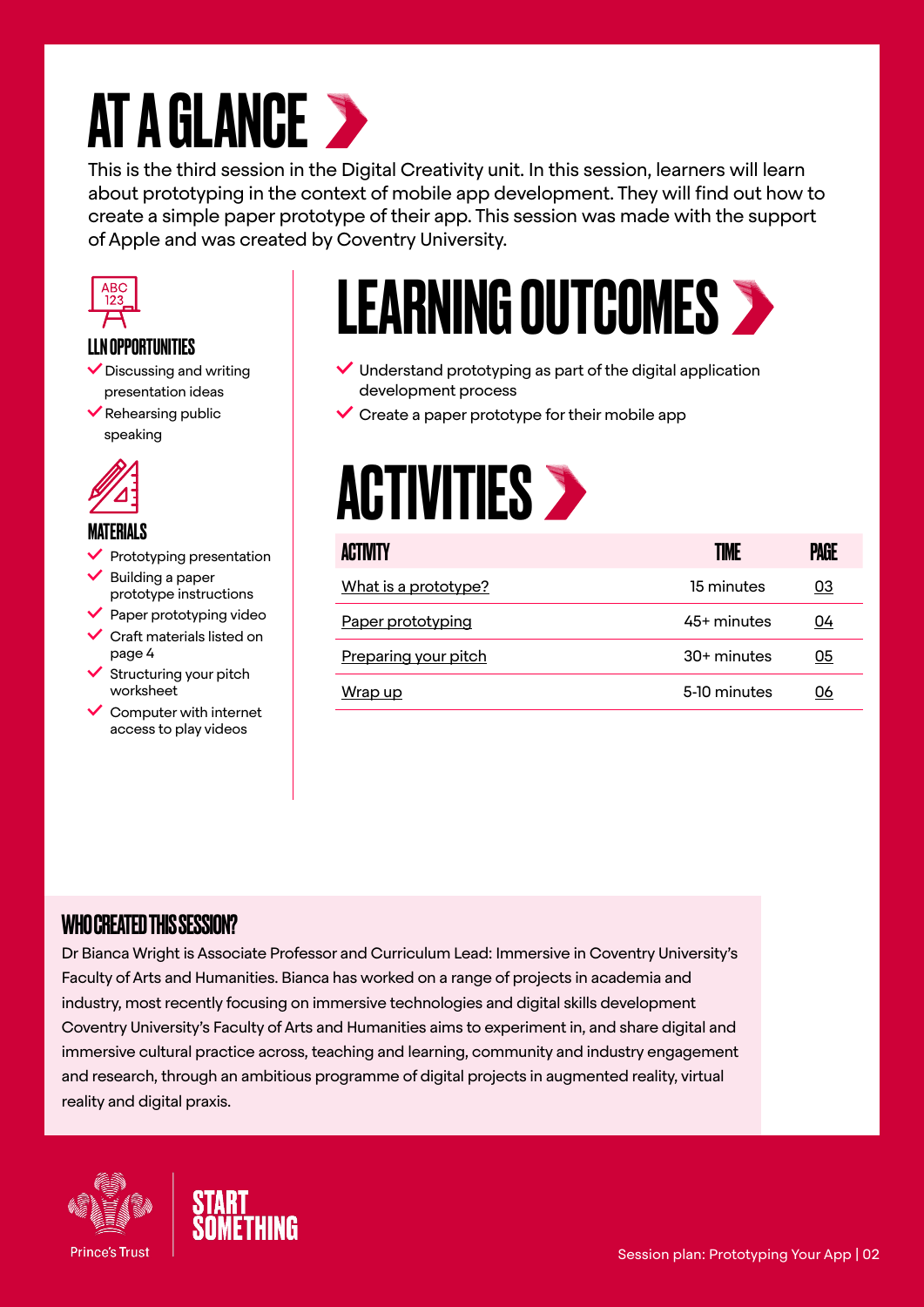# <span id="page-2-0"></span>WHAT IS A PROTOTYPE? >





MATERIALS

Prototyping presentation

 What is prototyping? video: [https://www.](https://www.youtube.com/watch?v=_1bOaNSy5XY) [youtube.com/](https://www.youtube.com/watch?v=_1bOaNSy5XY) [watch?v=\\_1bOaNSy5XY](https://www.youtube.com/watch?v=_1bOaNSy5XY)

### **ACTIVITY STEPS >**

- 1. Start the session by getting each group to summarise what their app idea is in one sentence and present back to the rest of the group.
- 2. Remind the learners that in the last session you looked at pitching and that they are going to be pitching their app. See if they remember what it means and remind them that it's usually a presentation in which someone explains their business idea for investment.
- 3. Tell the learners that one part of their pitch will be demonstrating their app in prototype form. Ask the learners if they have heard the word 'prototype' before and if they know what it means.

Explain that a prototype is an early example of something to show and test how it works. It is not the final product, but it demonstrates how a product would work.

4. Show the learners the video on prototyping and, using the 'Prototyping presentation', explain the different types of prototypes that are used in developing an app.



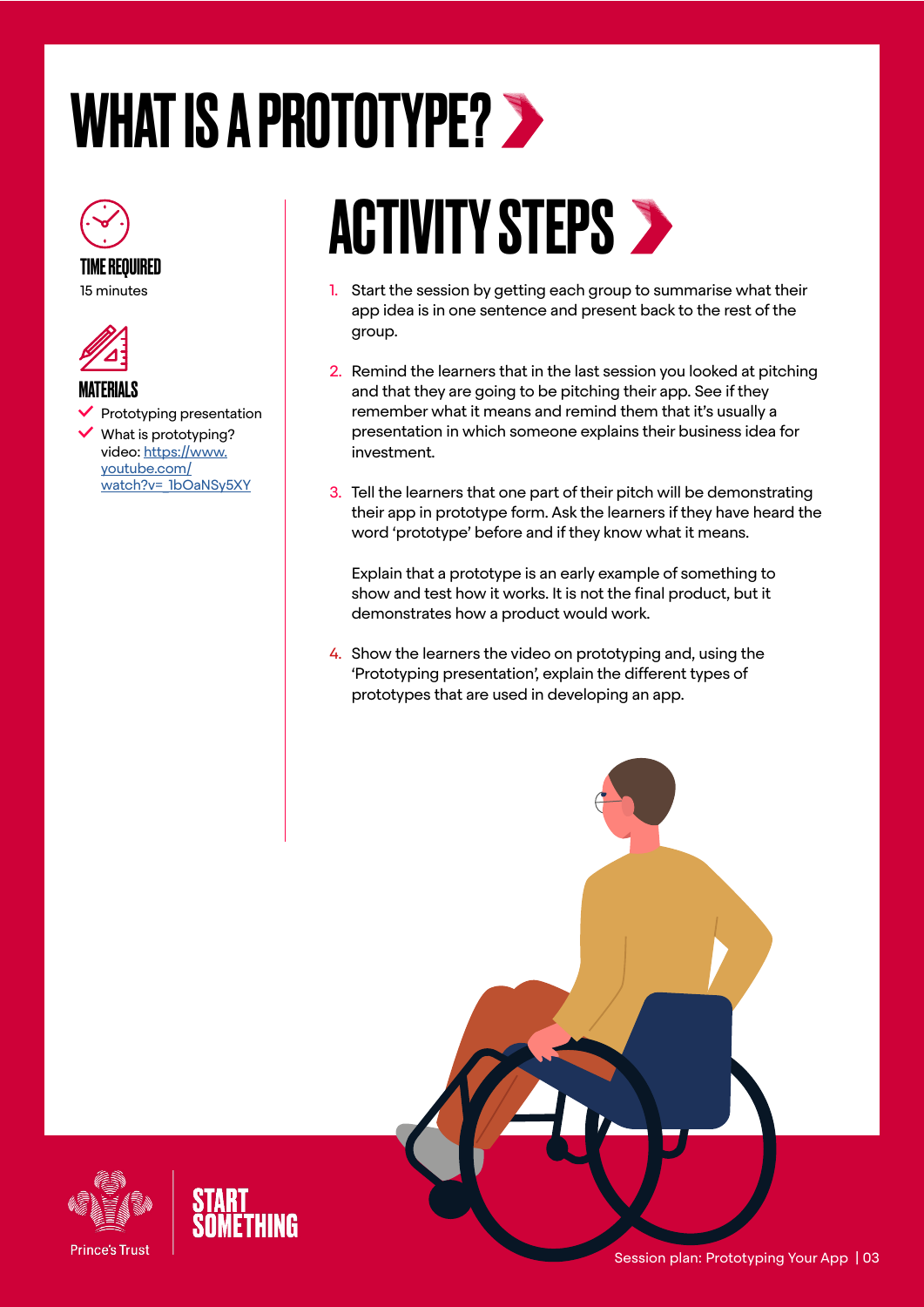## <span id="page-3-0"></span>PAPER PROTOTYPING



#### TIME REQUIRED

45+ minutes



#### **MATFRIALS**

- Paper prototyping video
- Pre-made example paper protoype (see step 2)
- $\blacktriangleright$  Paper prototype templates
- Building a paper prototype instructions
- Paper, scissors, recycled craft items (e.g. egg cartons or lolly sticks), post-it notes

### **ACTIVITY STEPS >**

1. Show the group the 'Paper prototyping video'. After the video, ensure that learners are clear on what paper prototyping is. You may want to go over the explanation in the box below.

A paper prototype is a simple way to show how an app works without needing to use any digital technology at all. It is a good way to design an app because it lets you work out where the problems might be before doing any of the technical work.

It also provides a low-cost way to show your idea. Paper prototyping is used in the developm[en](https://www.youtube.com/watch?v=XztZOlQcccI )t of digital products, particularly during the pitch process.

- 2. Demonstrate the example paper prototype. Note that you will need to have created your own example of a paper prototype to show them. Refer to the instructions for how to create one.
- 3. Hand out several copies of the mobile app prototyping template and the craft supplies. Tell the learners that they will now be creating their own paper prototype for their app. They will test their prototypes with each other in the next activity.

#### **FURTHER RESOURCES**

- Additional paper prototyping video: [https://www.youtube.]( https://www.youtube.com/watch?v=JMjozqJS44M) [com/watch?v=JMjozqJS44M]( https://www.youtube.com/watch?v=JMjozqJS44M)
- Digital prototyping video: [https://www.youtube.com/](https://www.youtube.com/watch?v=KWGBGTGryFk&t=0s ) [watch?v=KWGBGTGryFk&t=0s](https://www.youtube.com/watch?v=KWGBGTGryFk&t=0s )
- Native prototyping video: [https://www.youtube.com/](https://www.youtube.com/watch?v=lusOgox4xMI&t=0s) [watch?v=lusOgox4xMI&t=0s](https://www.youtube.com/watch?v=lusOgox4xMI&t=0s)
- Paper prototyping from the Interaction Design Museum: [https://www.interaction-design.org/literature/topics/paper](https://www.interaction-design.org/literature/topics/paper-prototyping)[prototyping](https://www.interaction-design.org/literature/topics/paper-prototyping)



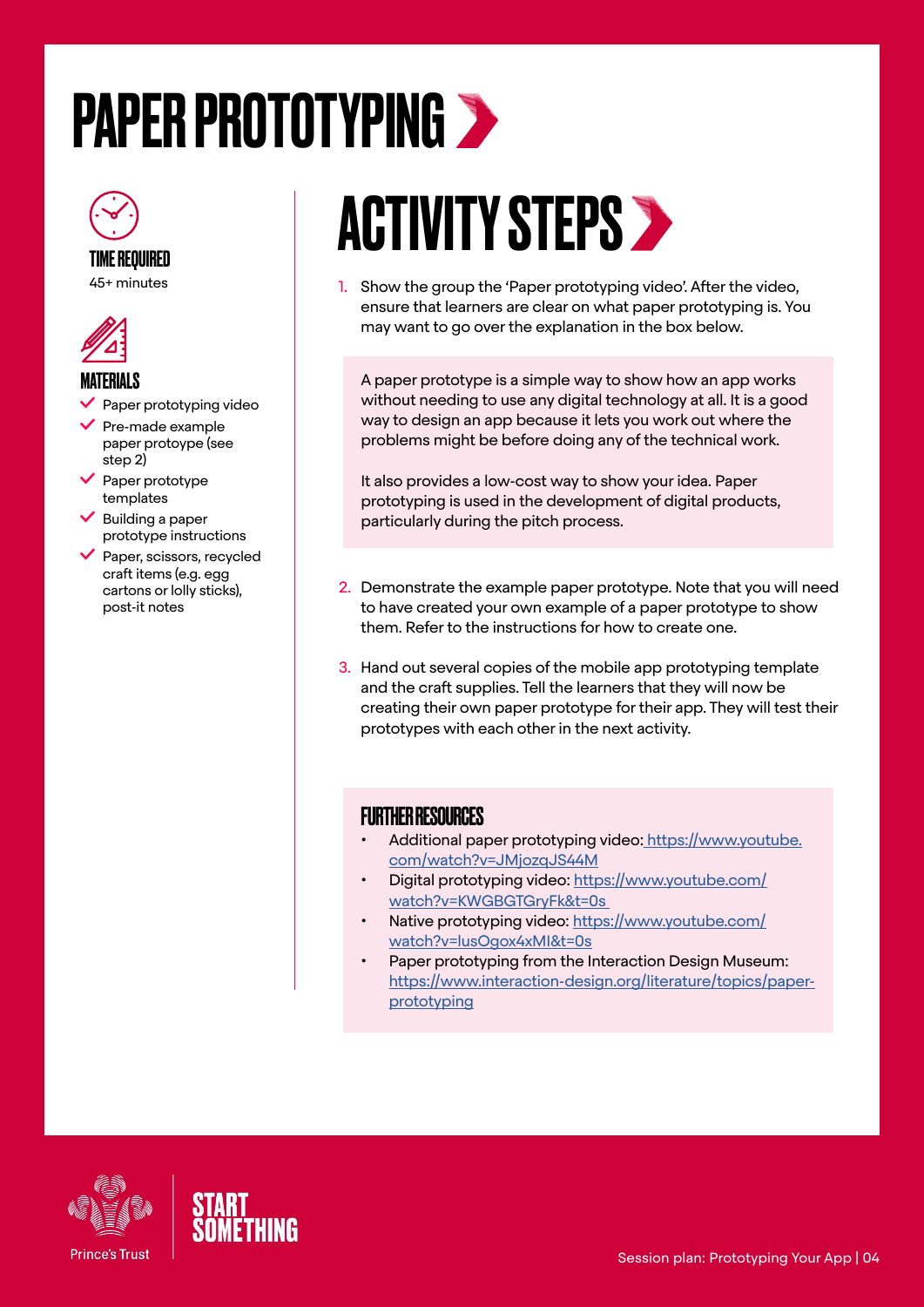# <span id="page-4-0"></span>PREPARING YOUR PITCH



#### TIME REQUIRED 30+ minutes



#### MATERIALS

- Paper prototype
- $\checkmark$  Structuring your pitch worksheet

# **ACTIVITY STEPS >**

1. The learners need to plan their pitch, including using their paper prototype to demonstrate their app. To start the planning, ask the learners to test their paper prototype on each other and use the feedback they collect to refine it for the final presentation.

Remind them of the idea of iteration, where we make, test and then refine the product. How has the feedback from their peers helped them to make a better prototype?

- 2. Explain that each group member should be assigned a task in the pitch. For example, one member may be responsible for introducing the group and the project, another for explaining the paper prototype and another for explaining the features and benefits of the app.
- 3. Hand out the 'Structuring your pitch worksheet'. Ask the learners to plan their pitch presentation using the worksheet and the tips on pitching discussed in the previous session. You may want to revisit the Pitching presentation that you went through in the previous session.
- 4. Encourage the groups to practise their pitches together so they are ready to present to the larger group.